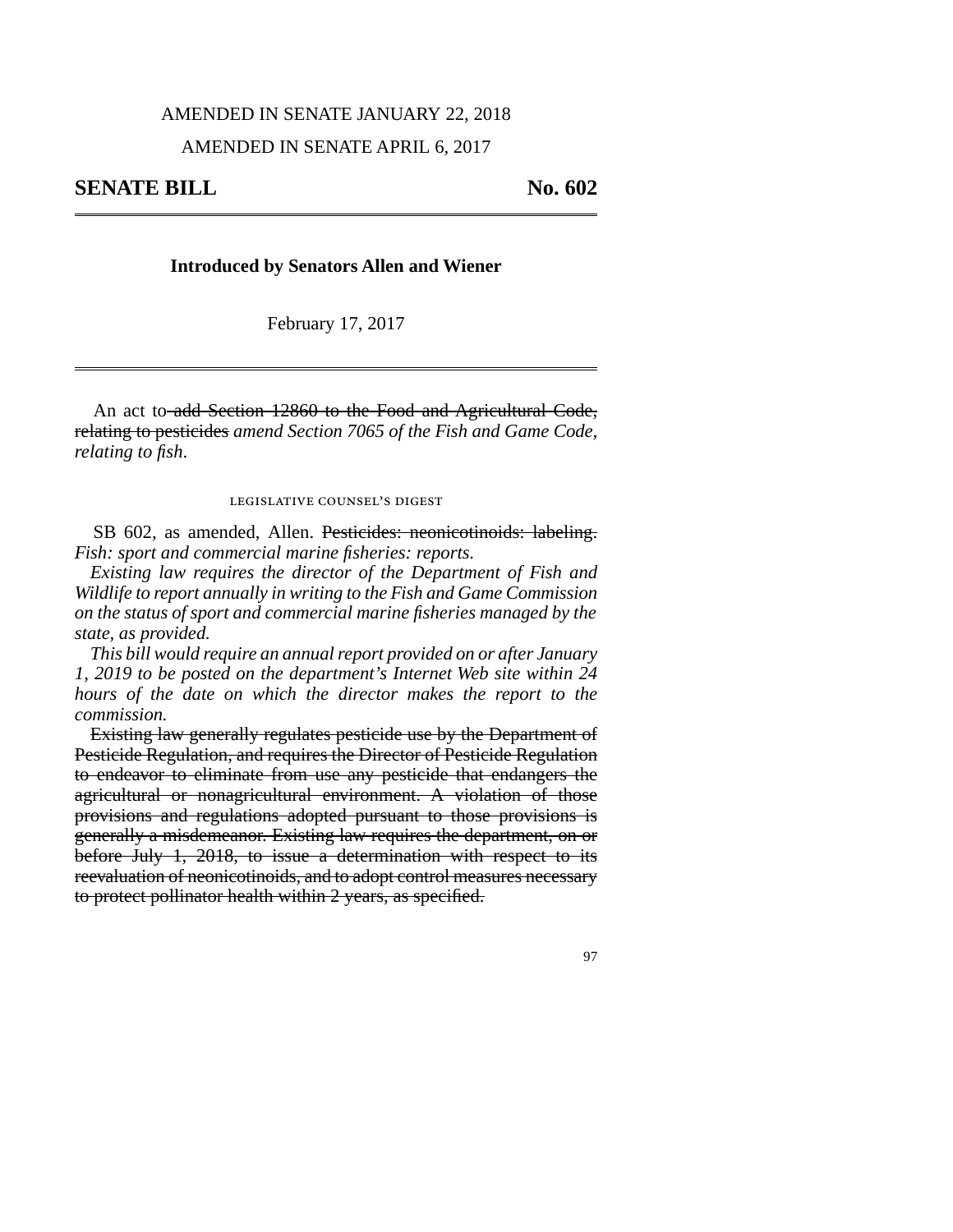This bill, on and after July 1, 2018, would require labeling, as specified, of commercially available seeds and plants sold at retail establishments, excluding noxious weed seeds and plants, that have been treated with a neonicotinoid pesticide. The bill would specify that a violation of this requirement is not a crime but would constitute an unfair and unlawful business act or practice.

Vote: majority. Appropriation: no. Fiscal committee: no-*yes*. State-mandated local program: no.

## *The people of the State of California do enact as follows:*

 line 1 *SECTION 1. Section 7065 of the Fish and Game Code is* 2 *amended to read:* 

3 7065. (a) The director shall report annually in writing to the 4 commission on the status of sport and commercial marine fisheries 5 managed by the state. The date of the report shall be chosen by 6 the commission with the advice of the department. Each annual 7 report shall cover at least one-fourth of the marine fisheries 8 managed by the state so that every fishery will be reported on at 9 least once every four years. The department shall, consistent with 10 Section 7059, involve expertise from outside the department in compiling information for the report, which may include, but need compiling information for the report, which may include, but need 12 not be limited to, Sea Grant staff, other marine scientists, fishery 13 participants, and other interested parties. 14 (b) For each fishery reported on in an annual report, the report 15 shall include information on landings, fishing effort, areas where

16 the fishery occurs, and other factors affecting the fishery as 17 determined by the department and the commission. Each restricted 18 access program shall be reviewed at least every five years for 19 consistency with the policies of the commission on restricted access 20 fisheries.

21 (c) Notwithstanding subdivision (a), the first annual report shall 22 be presented to the commission on or before September 1, 2001,

23 and shall cover all the marine fisheries managed by the state. To

24 the extent that the requirements of this section and Section 7073 25 are duplicative, the first annual report may be combined with the

26 plan required pursuant to Section 7073.

27 (d) An annual report provided on or after January 1, 2019, shall

28 *be posted on the department's Internet Web site within 24 hours* 

97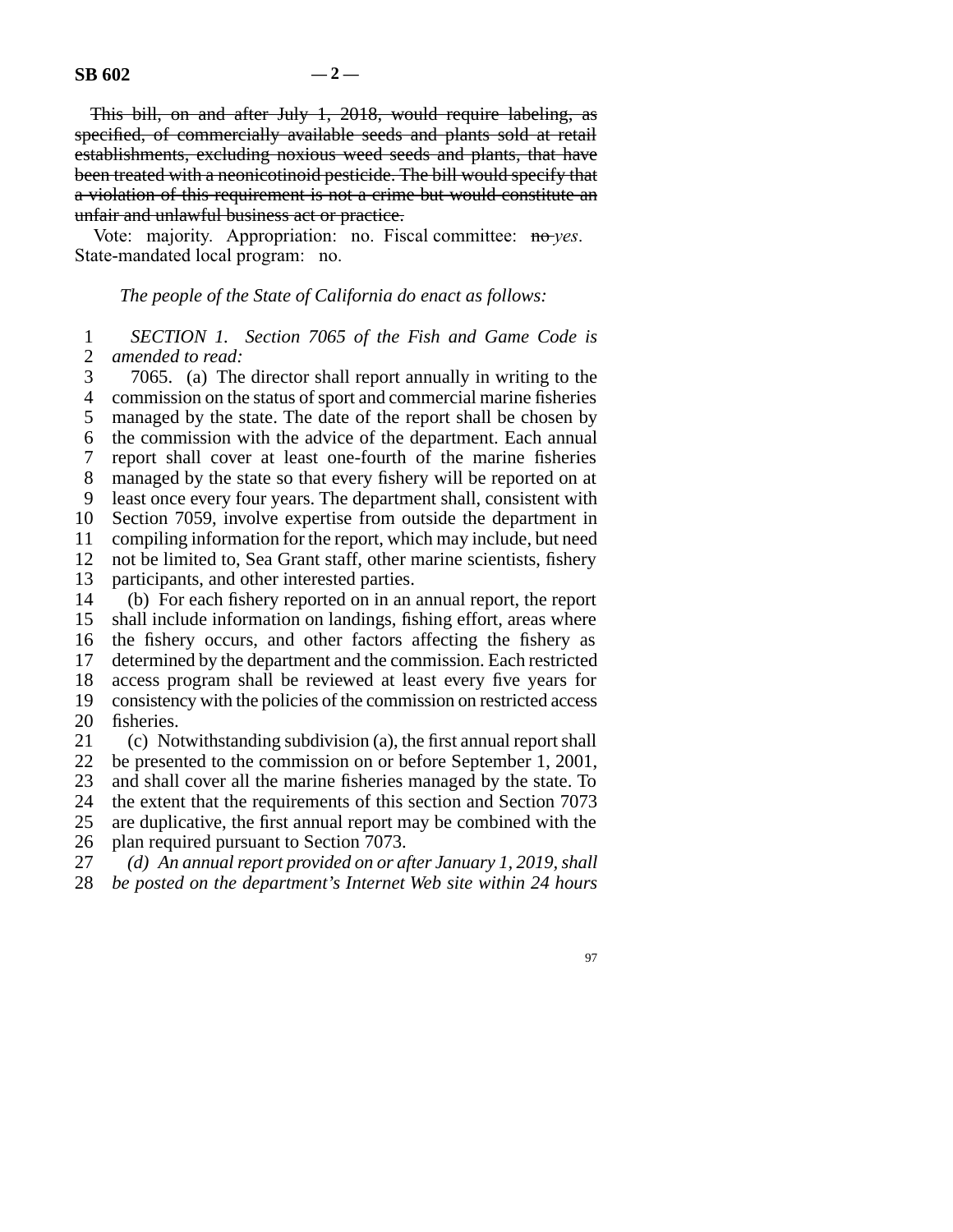1 of the date on which the director makes the report to the 2 *commission pursuant to subdivision (a).* 

3 SECTION 1. (a) The Legislature finds and declares all of the 4 following:

5 (1) Bees and other pollinators are critical to agricultural line 6 production, home gardens, and native ecosystems. Bee populations 7 have been declining significantly over the past 25 years, and while 8 there is no single cause of these declines, a substantial and growing 9 body of evidence points to neonicotinoid pesticides as a key factor. 10 Neonicotinoid pesticides are taken up by plants, and expressed 11 through pollen, nectar, and guttation droplets, impacting both target 12 and nontarget insect species, including honeybees and native bees. 13  $(2)$  The Director of Pesticide Regulation is required, by 14 regulation, to designate a list of restricted material pesticides that 15 meet certain criteria, including presenting a hazard to honeybees. 16  $(3)$  Based on data showing a potential hazard to honeybees, in 17 2009, the Department of Pesticide Regulation initiated reevaluation 18 of pesticide products containing four neonicotinoid chemicals: 19 imidacloprid, thiamethoxam, clothianidin, and dinotefuran. The 20 department is required to complete its reevaluation by July 1, 2018, 21 and to adopt necessary control measures for these pesticides by 22 July  $1, 2020$ . 23 (b) It is the intent of the Legislature to minimize potential harm 24 to honeybees in the interim while the Department of Pesticide<br>25 Regulation continues to study the impacts of neonicotinoids. Regulation continues to study the impacts of neonicotinoids. 26 SEC. 2. Section 12860 is added to the Food and Agricultural 27 <del>Code, to read:</del> 28 12860. (a) On and after July 1, 2018, all commercially 29 available seeds and plants sold at retail establishments, excluding 30 noxious weed seeds and plants, that have been treated with a 31 neonicotinoid pesticide shall be labeled. "Treatment" includes 32 foliar and granular treatments, in addition to seed coatings. 33 (b) The label shall include, clearly visible and prominently 34 placed, the words: "STATE OF CALIFORNIA SAFETY 35 WARNING: MAY HARM BEES" and a logo. This label shall 36 contrast, by typography, layout, or color, with other printed matter 37 nearby.

38 (c) If the safety warning required in subdivision (b) is affixed

39 rather than printed directly, the safety warning shall be affixed to

97